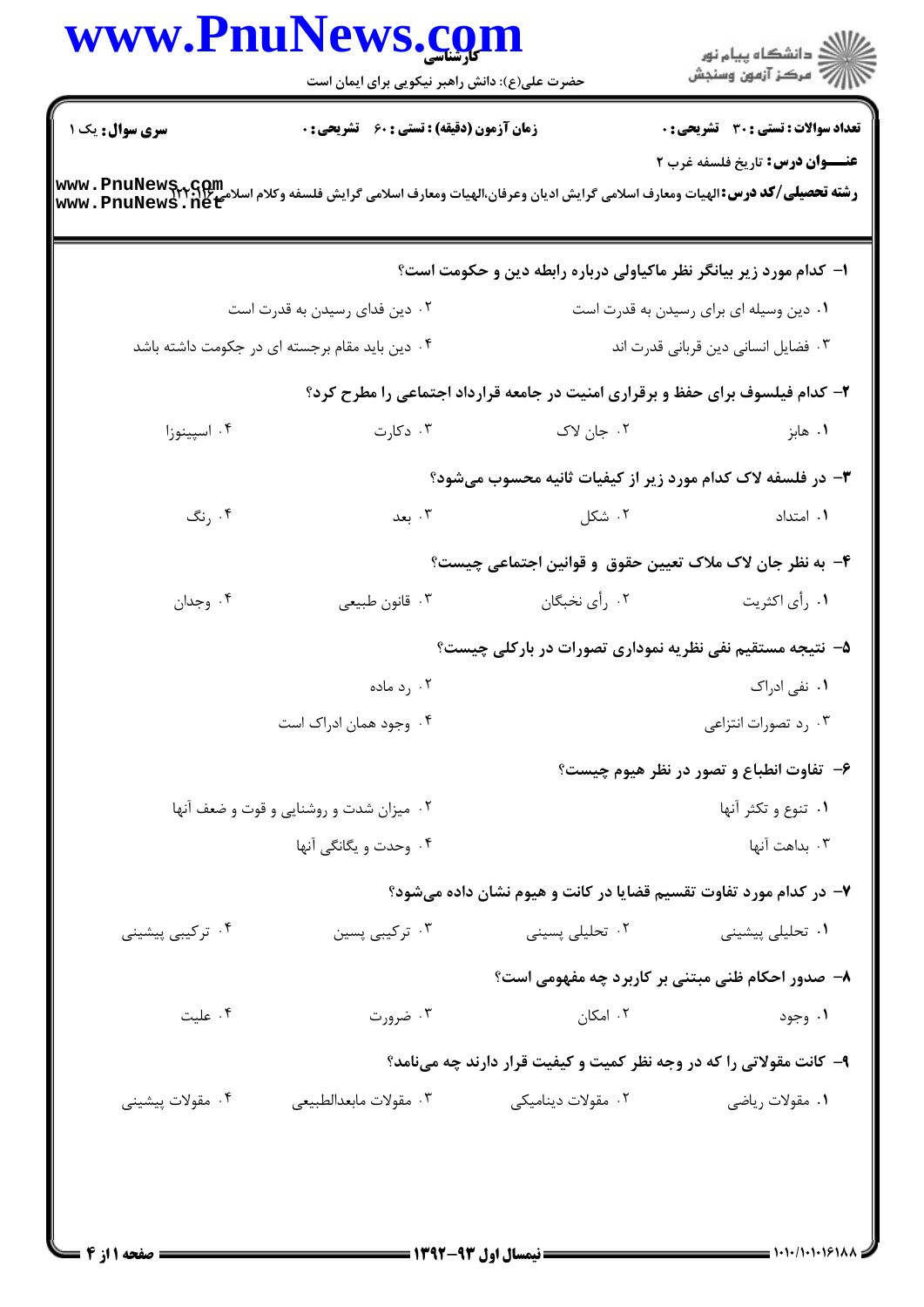|                        | www.PnuNews.com<br>حضرت علی(ع): دانش راهبر نیکویی برای ایمان است                                                                                                                                             |                    | ڪ دانشڪاه پيام نور<br>ر∕⊂ مرڪز آزمون وسنڊش                                    |  |  |
|------------------------|--------------------------------------------------------------------------------------------------------------------------------------------------------------------------------------------------------------|--------------------|-------------------------------------------------------------------------------|--|--|
| <b>سری سوال : ۱ یک</b> | <b>زمان آزمون (دقیقه) : تستی : 60 ٪ تشریحی : 0</b>                                                                                                                                                           |                    | <b>تعداد سوالات : تستی : 30 ٪ تشریحی : 0</b>                                  |  |  |
|                        | <b>عنـــوان درس:</b> تاریخ فلسفه غرب ۲<br><b>رشته تحصیلی/کد درس:</b> الهیات ومعارف اسلامی گرایش ادیان وعرفان،الهیات ومعارف اسلامی گرایش فلسفه وکلام اسلامی <b>www . PnuNewS , net</b><br>www . PnuNews . net |                    |                                                                               |  |  |
|                        |                                                                                                                                                                                                              |                    | +ا- کدام مورد زیر به موضوع شناخت یا «جزخود» اهمیت می دهد؟                     |  |  |
|                        | ۰۲ شکاک                                                                                                                                                                                                      |                    | ٠١ فيلسوف ايده اليست                                                          |  |  |
|                        | ۰۴ فيلسوف ايده اليست سوبژكتيو                                                                                                                                                                                |                    | ۰۳ فیلسوف دگماتیست                                                            |  |  |
|                        |                                                                                                                                                                                                              |                    | 11- کانت برای تحلیل معنای اراده نیک آنرا به چه مفهومی پیوند می زند؟           |  |  |
| ۰۴ تکلیف               | ۰۳ وجدان                                                                                                                                                                                                     | ۰۲ خیر             | ۰۱ اعتدال                                                                     |  |  |
|                        |                                                                                                                                                                                                              |                    | 1۲– به نظر هگل اساس منطق ارسطویی کدام اصل است؟                                |  |  |
| ۰۴ هوهويت              | ۰۳ تناقض                                                                                                                                                                                                     | ٠٢ تقابل           | ۰۱ تضاد                                                                       |  |  |
|                        |                                                                                                                                                                                                              |                    | ۱۳- بررسی تاریخ بر اساس قانون عالم و فراگیر کدام نوع تاریخ از دیدگاه هگل است؟ |  |  |
| ۰۴ فلسفه تاريخ         | ۰۳ فلسفی                                                                                                                                                                                                     | ۲. تأملی           | ۰۱ طبیعی                                                                      |  |  |
|                        |                                                                                                                                                                                                              |                    | ۱۴– اندیشه اخلاقی شوپنهاور مبتنی بر چه اصلی است؟                              |  |  |
| ۰۴ منفعت طلبي          | ۰۳ حقیقت جویی                                                                                                                                                                                                | ۲. لذت جويي        | ۰۱ زندگی پرهیزگارانه                                                          |  |  |
|                        | ۱۵– نگرش آپولونی که نیچه برای گریز از بدبینی معرفی میکند دارای کدام مشخصه زیر است؟                                                                                                                           |                    |                                                                               |  |  |
|                        | ۰۲ توجه به اخلاق رهبانيت                                                                                                                                                                                     |                    | ۰۱ توجه به زیبایی شناسی و هنر                                                 |  |  |
|                        | ۰۴ همدردي با ديگران                                                                                                                                                                                          |                    | ۰۳ آری گفتن به زندگی                                                          |  |  |
|                        | ۱۶- به نظر نیچه تسلیم و خشنودی همراه با بدبینی و یأس بر اثر بی اعتقادی به ارزشها چه نامیده میشود؟                                                                                                            |                    |                                                                               |  |  |
| ۰۴ بدبینی فلسفی        | ۰۳ هيچ انگاري فعال                                                                                                                                                                                           | ۰۲ هیچ انگاری مطلق | ۰۱ هيچ انگاري منفعل                                                           |  |  |
|                        |                                                                                                                                                                                                              |                    | ۱۷- تفکر انسان درباره «هستی» خود به نظر کی پر که گور چه نام دارد؟             |  |  |
| ۰۴ فکر متعالی          | ۰۳ فکر برون ذاتی                                                                                                                                                                                             | ۰۲ تفکر درون ذاتی  | ۰۱ تفکر خوداندیش                                                              |  |  |
|                        |                                                                                                                                                                                                              |                    | <b>۱۸</b> - مقصود پیرس از ژرف اندیشی چیست؟                                    |  |  |
|                        | ۰۲ تأمل درونی درباره معنی                                                                                                                                                                                    |                    | ٠١ تأمل عميق در باب حقيقت                                                     |  |  |
|                        | ۰۴ علم نظری درباره خداوند                                                                                                                                                                                    |                    | ۰۳ علم فطری و تجربه ای قلبی برای اعتقاد به خدا                                |  |  |
|                        |                                                                                                                                                                                                              |                    | 19– مهم ترین عقیده پوزیتویسم منطقی کدام مورد است؟                             |  |  |
| ۰۴ اصل تحقیق پذیری     | ۰۳ اصل ابطال پذیری                                                                                                                                                                                           | ۰۲ اصل تحول گرایی  | ۰۱ اصلی پیشرفت گرایی                                                          |  |  |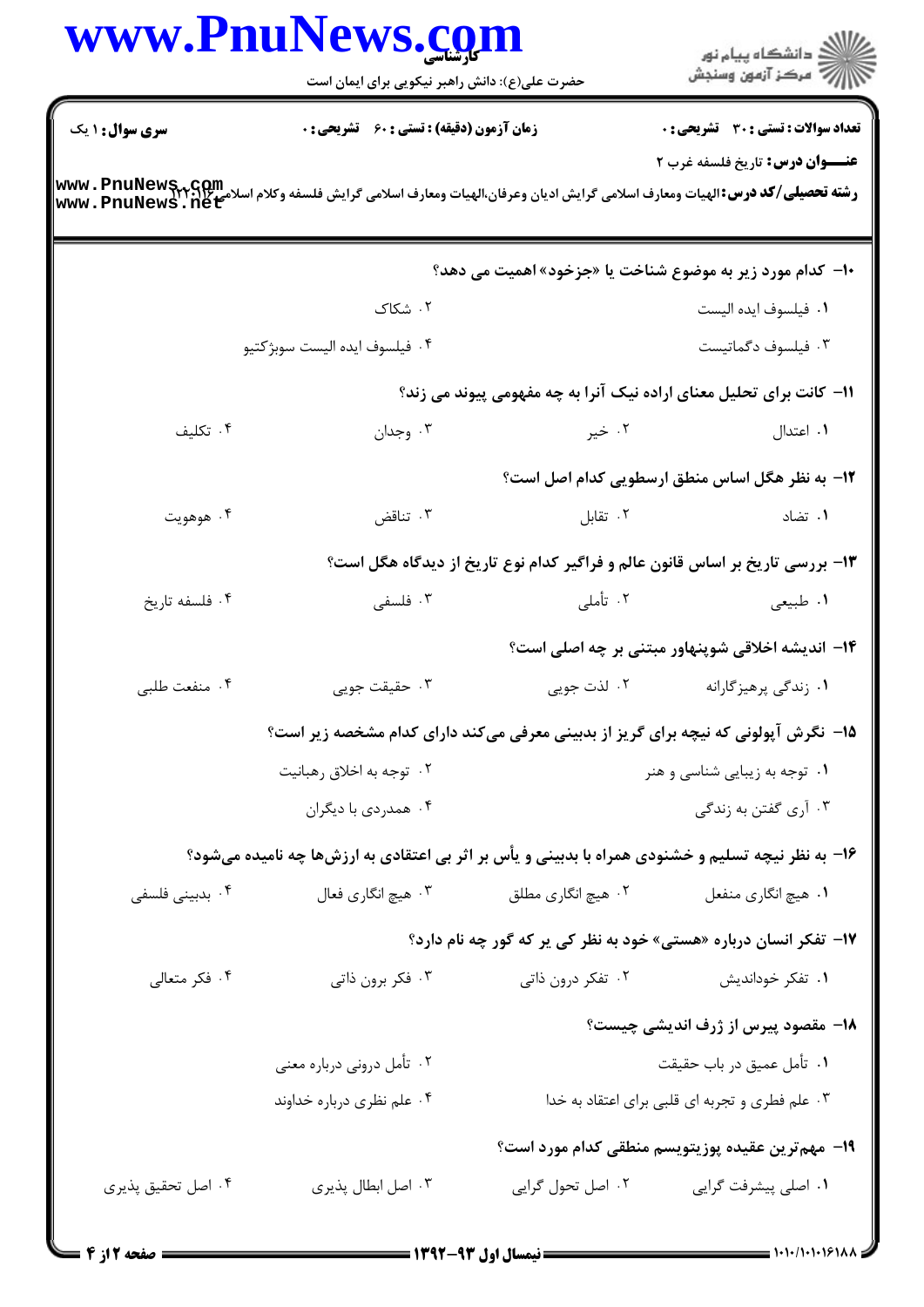|                        | حضرت علی(ع): دانش راهبر نیکویی برای ایمان است                                                                                                                       |                                                                      | ِ دانشڪاه پيا <sub>م</sub> نور<br>/∕ مرڪز آزمون وسنڊش      |
|------------------------|---------------------------------------------------------------------------------------------------------------------------------------------------------------------|----------------------------------------------------------------------|------------------------------------------------------------|
| <b>سری سوال : ۱ یک</b> | <b>زمان آزمون (دقیقه) : تستی : 60 ٪ تشریحی : 0</b>                                                                                                                  |                                                                      | <b>تعداد سوالات : تستی : 30 ٪ تشریحی : 0</b>               |
|                        | <b>رشته تحصیلی/کد درس:</b> الهیات ومعارف اسلامی گرایش ادیان وعرفان،الهیات ومعارف اسلامی گرایش فلسفه وکلام اسلامی <b>www . PnuNewS, ، net</b><br>www . PnuNews . net |                                                                      | <b>عنـــوان درس:</b> تاريخ فلسفه غرب ٢                     |
|                        |                                                                                                                                                                     | ۲۰- به نظر پوزیتویستها احکام ارزشی اخلاقی در چه حوزهای قرار میگیرند؟ |                                                            |
| ۰۴ دین                 | $\cdot$ ۳ سیاست                                                                                                                                                     | ٢. مابعدالطبيعه                                                      | ۰۱ منطق                                                    |
|                        |                                                                                                                                                                     | <b>۲۱</b> - منطق جدید برای نخستین بار توسط چه کسی مطرح شد؟           |                                                            |
| ۰۴ هگل                 | ۰۳ بیکن                                                                                                                                                             | ۰۲ برتراندراسل                                                       | ۰۱ کانت                                                    |
|                        |                                                                                                                                                                     |                                                                      | <b>٢٢</b> - ديدگاه ويتگنشتاين درباره وظيفه فلسفه كدام است؟ |
|                        | ۰۲ کشف حقیقت است                                                                                                                                                    |                                                                      | ٠١ نوعي درمان زبان است                                     |
|                        | ۰۴ پرداختن به امور طبیعی است                                                                                                                                        |                                                                      | ۰۳ کشف واقعیات تازه است                                    |
|                        |                                                                                                                                                                     |                                                                      | ۲۳- وظیفه خاص فلسفه از نظر راسل چیست؟                      |
|                        | ۰۲ حصول واقعیات جدید                                                                                                                                                |                                                                      | ٠١ كشف حقيقت                                               |
|                        | ۰۴ شناسايي واقعيات تازه                                                                                                                                             |                                                                      | ۰۳ تحليل                                                   |
|                        |                                                                                                                                                                     |                                                                      | ۲۴- منظور هوسرل از تجربه چیست؟                             |
| ۰۴ تجربه پیشین         | ۰۳ تجربه درونی                                                                                                                                                      | ۰۲ آزمایش                                                            | ۰۱ مبتنی بودن بر حس                                        |
|                        |                                                                                                                                                                     |                                                                      | ۲۵- مارسل تنها راه مواجهه با وجود را چه میداند؟            |
|                        | ٠٢ التفات و توجه به حقايق اشياء                                                                                                                                     |                                                                      | ١. فهم أن                                                  |
|                        | ۰۴ از خود بدر آمدن                                                                                                                                                  |                                                                      | ۰۳ در خود فرو رفتن                                         |
|                        |                                                                                                                                                                     | ۲۶– تأویل پدیدارشناسی هوسرل شبیه کدام مورد زیر است؟                  |                                                            |
|                        | ۰۲ شک دکارتی                                                                                                                                                        |                                                                      | ۰۱ نقد کانتی                                               |
|                        | ۰۴ دیالکتیک هگلی                                                                                                                                                    |                                                                      | ۰۳ تحلیل زبانی ویتگنشتاین                                  |
|                        |                                                                                                                                                                     | <b>۲۷- هوسرل «فعل آگاهی» و «متعلق آگاهی» را به ترتیب چه می نامد؟</b> |                                                            |
| ۰۴ نوموس- فوزيس        | ۰۳ فوزيس- نوموس                                                                                                                                                     | ٢. نوئما-نوئزيس                                                      | ۰۱ نوئزيس- نوئما                                           |
|                        | ۲۸- درفلسفه یاسپرس فلسفه ای که به جهان به عنوان وجود متعین می پردازد چه نامیده می شود؟                                                                              |                                                                      |                                                            |
|                        | ۰۲ وضوح در روشنایی اگزیستانس                                                                                                                                        |                                                                      | ٠١. اكتشاف جهان                                            |
|                        | ۰۴ فلسفه نظری                                                                                                                                                       |                                                                      | ٠٣ مابعدالطبيعه                                            |